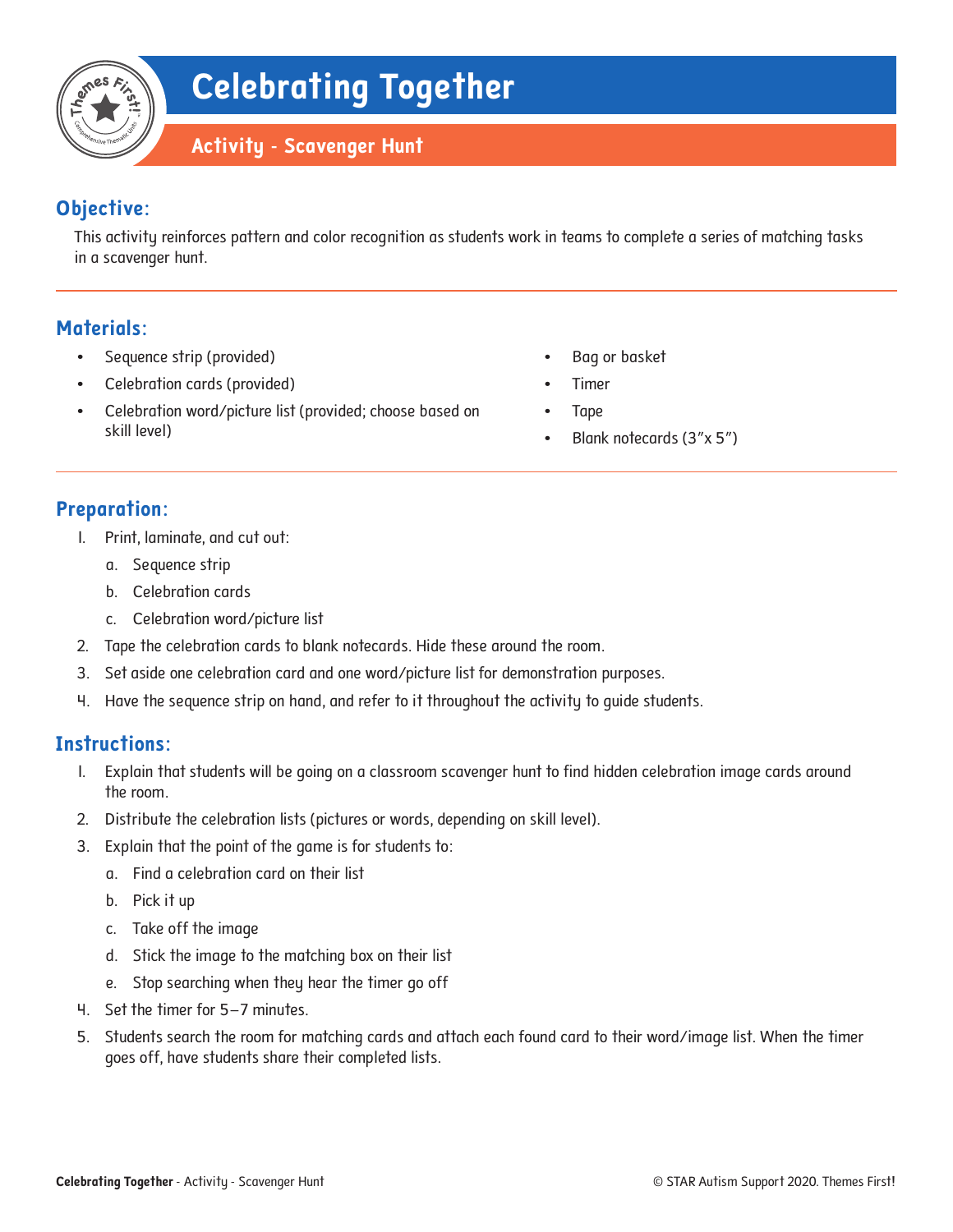

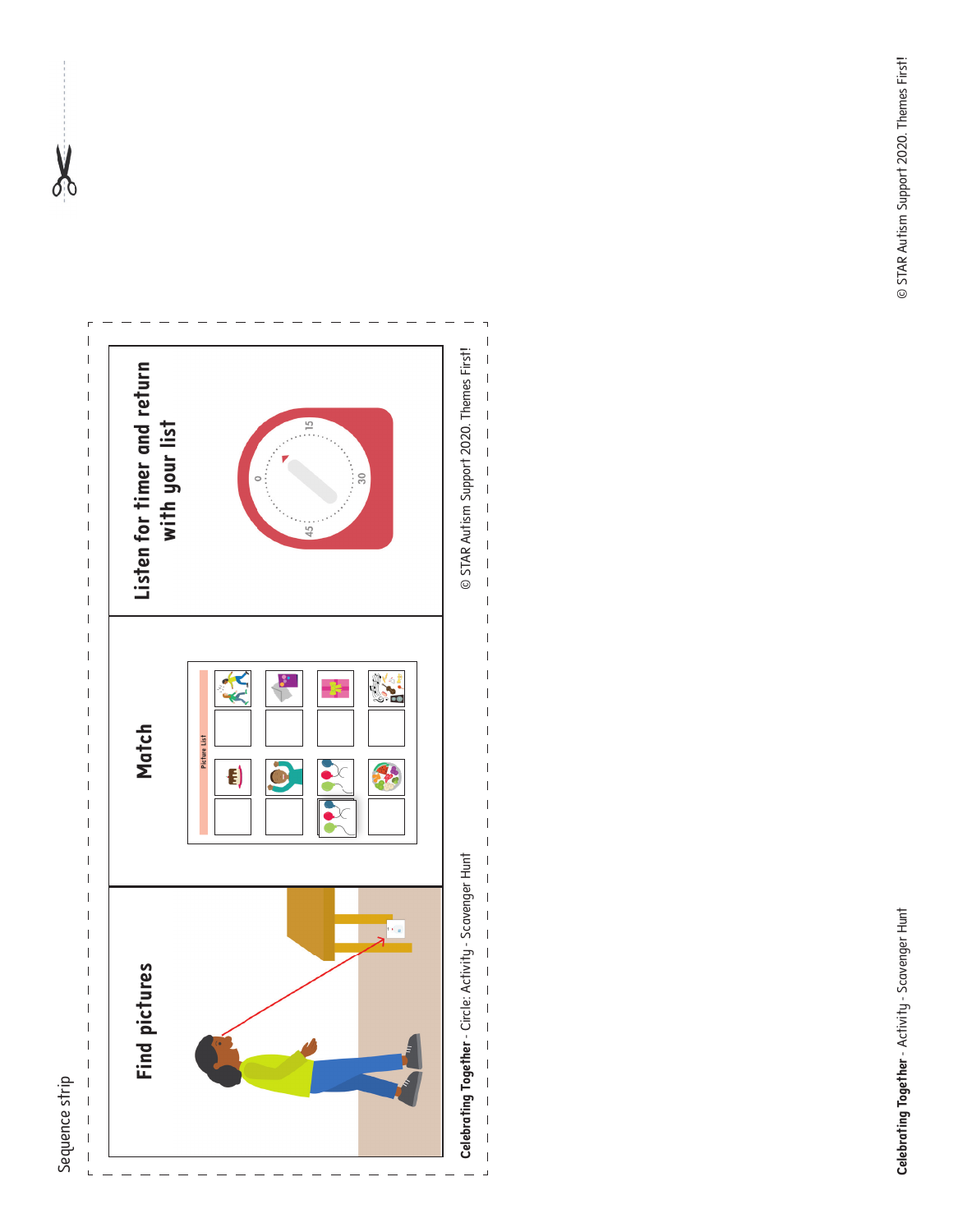Celebration cards



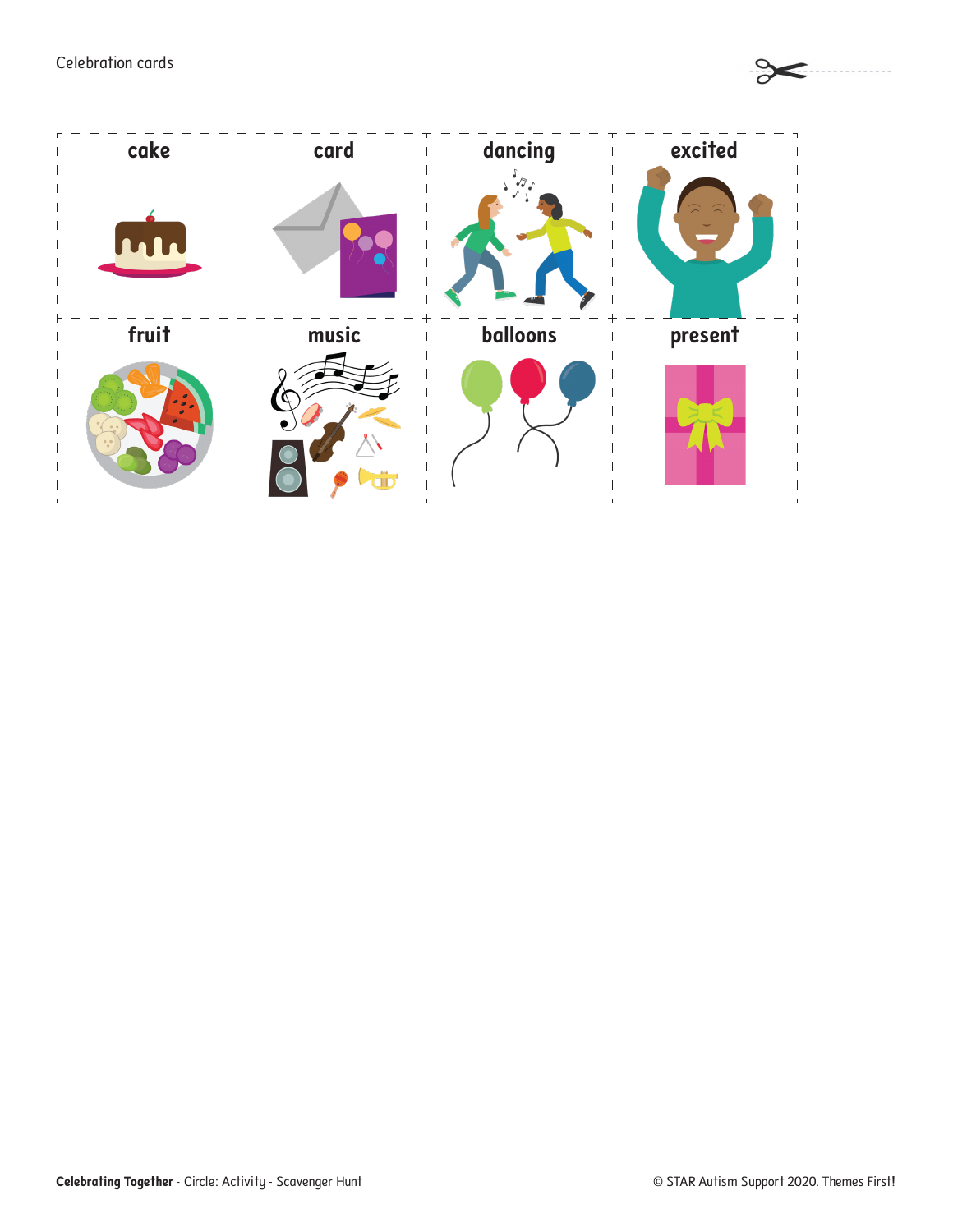# **Picture List**